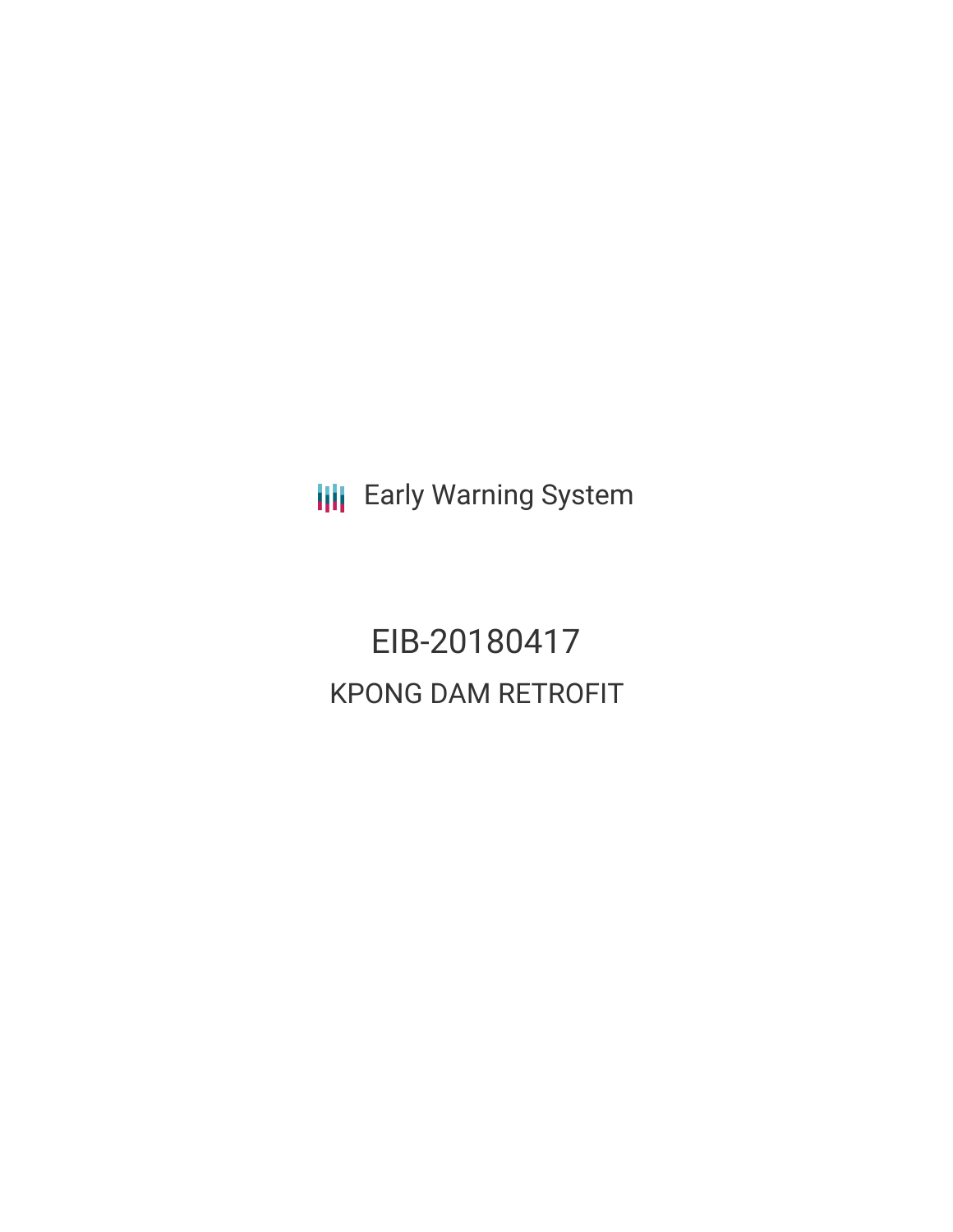| <b>Countries</b>               | Ghana                          |
|--------------------------------|--------------------------------|
| <b>Financial Institutions</b>  | European Investment Bank (EIB) |
| <b>Status</b>                  | Approved                       |
| <b>Bank Risk Rating</b>        | U                              |
| <b>Voting Date</b>             | 2019-12-30                     |
| <b>Borrower</b>                | <b>VOLTA RIVER AUTHORITY</b>   |
| <b>Sectors</b>                 | Energy                         |
| <b>Investment Type(s)</b>      | Loan                           |
| <b>Investment Amount (USD)</b> | $$13.44$ million               |
| <b>Project Cost (USD)</b>      | $$67.21$ million               |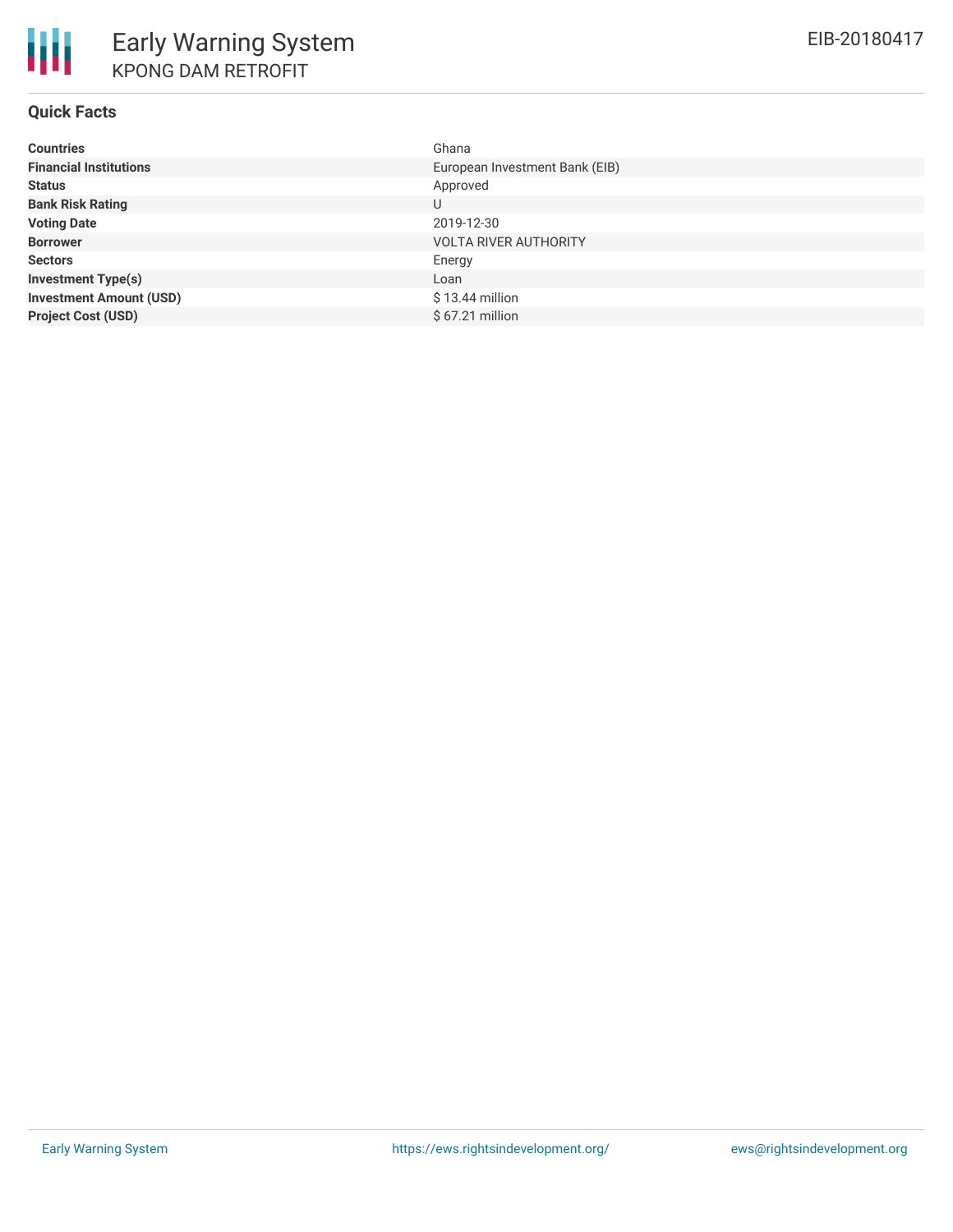

# **Project Description**

The project consists of the rehabilitation and upgrade of the electromechanical equipment and systems of the 160 megawatt (MW) hydropower plant on the Volta river in Ghana. The project will extend the life of existing assets by at least 25 years. It will provide cheap and affordable renewable electricity to the fast growing Ghanaian market.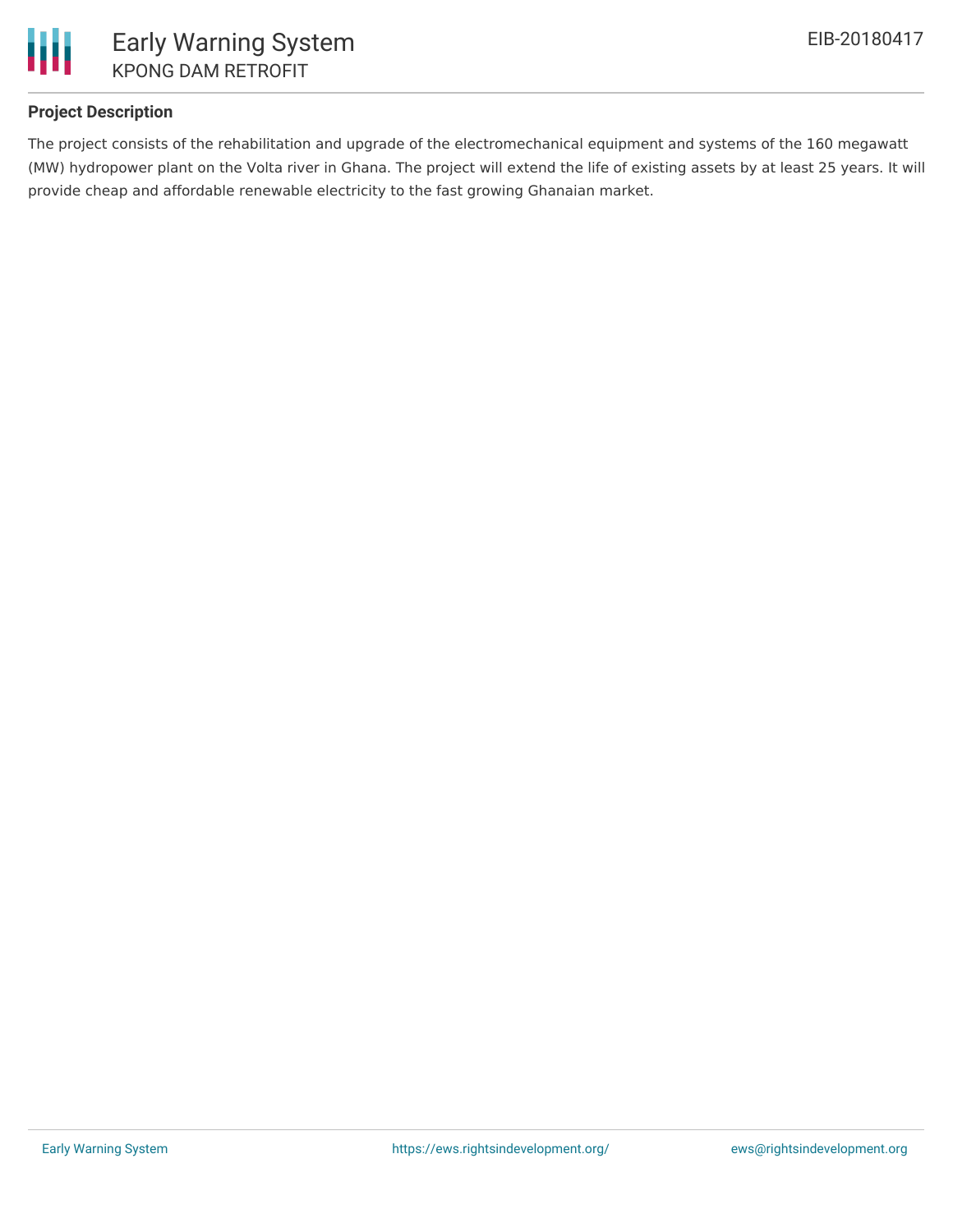### **Investment Description**

European Investment Bank (EIB)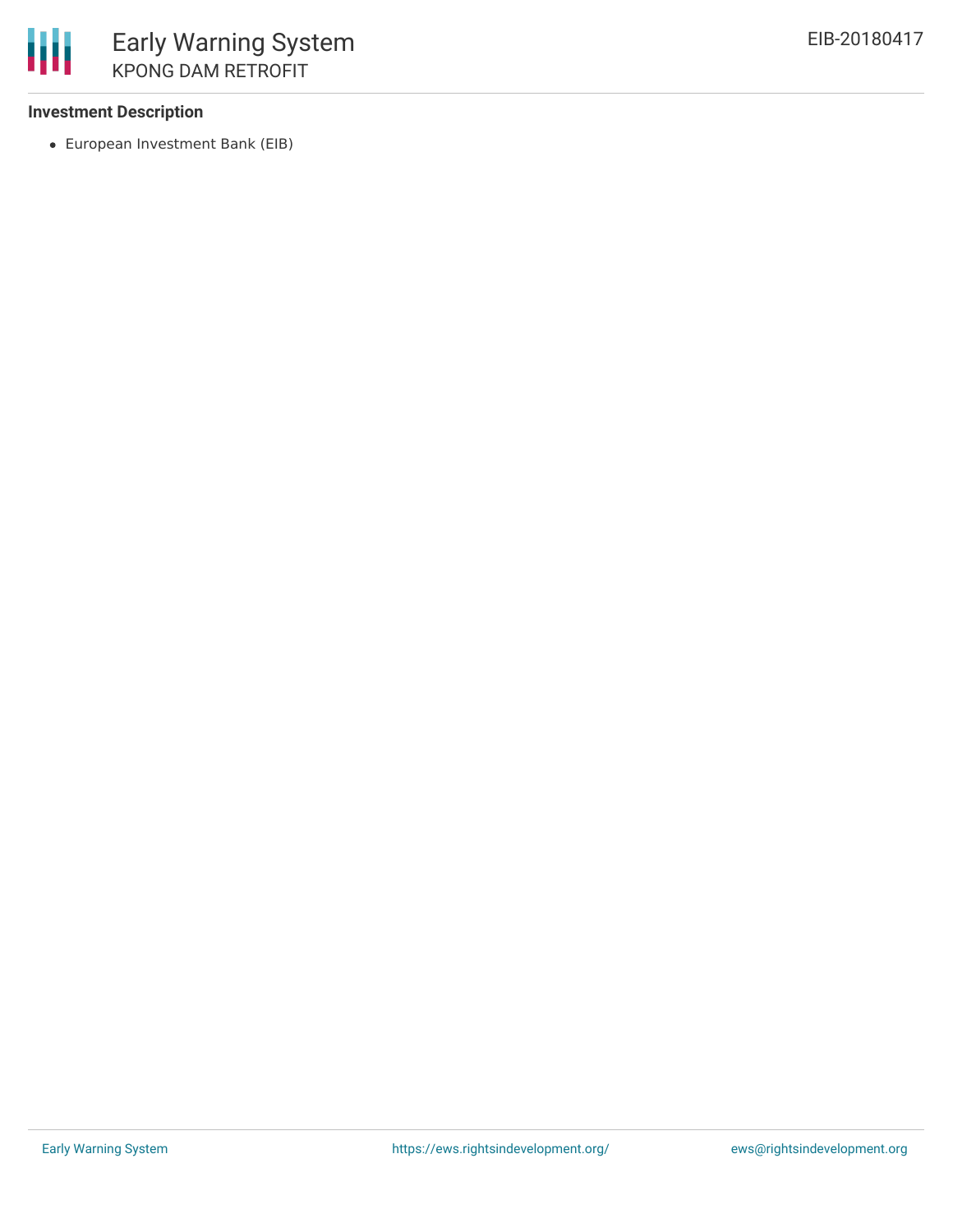### **Contact Information**

No contact information provided at the time of disclosure

#### ACCOUNTABILITY MECHANISM OF EIB

The EIB Complaints Mechanism is designed to facilitate and handle complaints against the EIB by individuals, organizations or corporations affected by EIB activities. When exercising the right to lodge a complaint against the EIB, any member of the public has access to a two-tier procedure, one internal - the Complaints Mechanism Office - and one external - the European Ombudsman. A complaint can be lodged via a written communication addressed to the Secretary General of the EIB, via email to the dedicated email address complaints@eib.org, by completing the online complaint form available at the following address: http://www.eib.org/complaints/form, via fax or delivered directly to the EIB Complaints Mechanism Division, any EIB local representation office or any EIB staff. For further details, check:

http://www.eib.org/attachments/strategies/complaints\_mechanism\_policy\_en.pdf

When dissatisfied with a complaint to the EIB Complaints Mechanism, citizens can then turn towards the European Ombudsman. A memorandum of Understanding has been signed between the EIB and the European Ombudsman establishes that citizens (even outside of the EU if the Ombudsman finds their complaint justified) can turn towards the Ombudsman on issues related to 'maladministration' by the EIB. Note that before going to the Ombudsman, an attempt must be made to resolve the case by contacting the EIB. In addition, the complaint must be made within two years of the date when the facts on which your complaint is based became known to you. You can write to the Ombudsman in any of the languages of the European Union. Additional details, including filing requirements and complaint forms, are available at: http://www.ombudsman.europa.eu/atyourservice/interactiveguide.faces